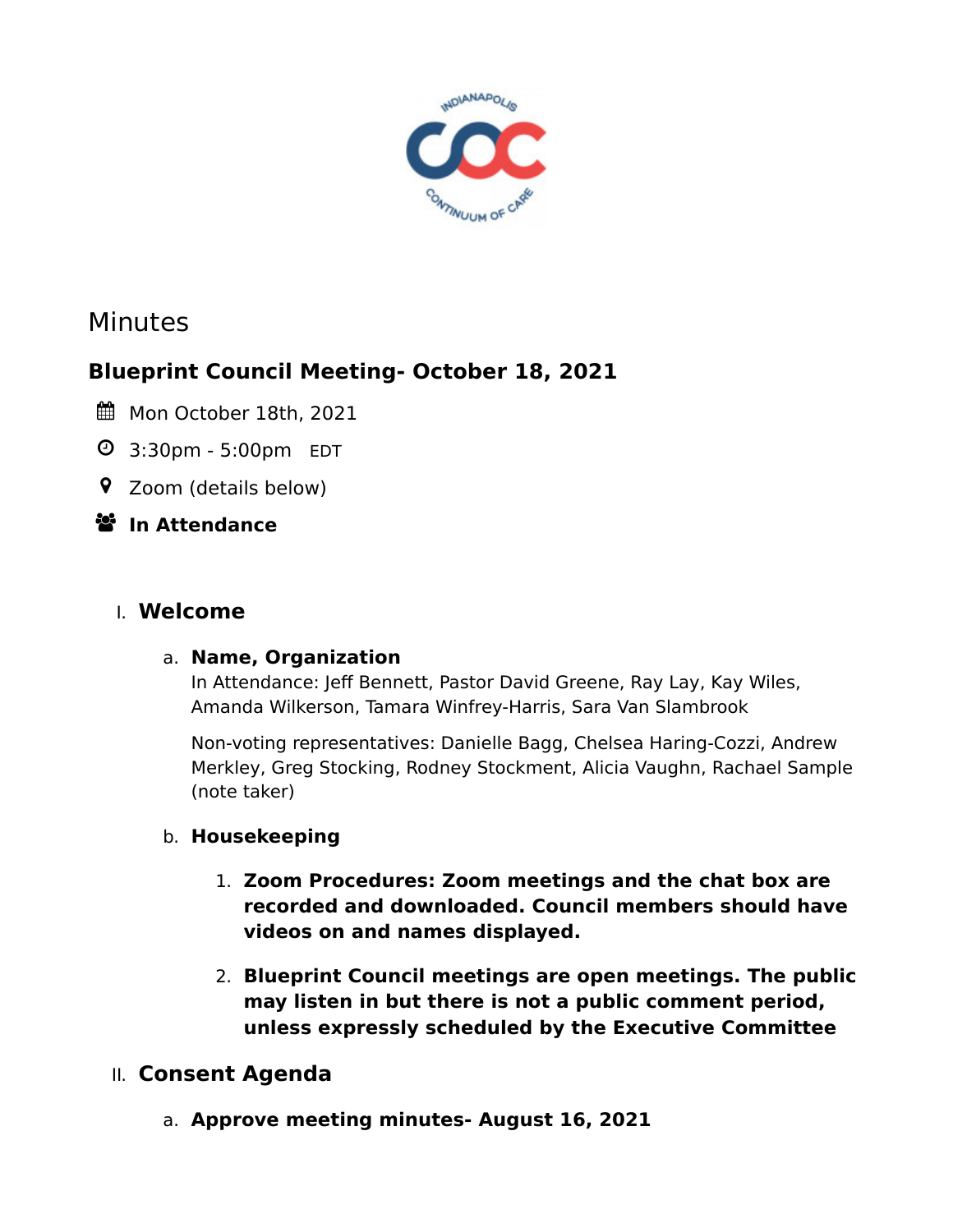### 1. **Motion: To approve the meeting minutes from the August 16, 2021 Blueprint Council Meeting**

**Decision:** Pastor Greene made a motion to approve, Ray seconded. There was no discussion and unanimous approval.

#### III. **Action Items**

#### a. **Nominations Committee**

#### 1. **Alignment for Appointed Seats and Any Nominees**

Action requested: approve the alignment of Dr Breanca Merritt's appointed position on the Blueprint Council with her current role at Indiana Dept of Family Social Services Administration. Additional information will be updated in the Packet as it becomes available.

Note: approving any new seats does not impact quorum. Council members that have not been onboarded are not considered a part of quorum count.

Jeff provided a report on the filling of open seats for the nominating committee. We have three seats that the group is bringing forward for approval. 1 position we are requesting that Dr. Breanca Merritt be approved for a new position, with a designation from University/Research seat to a new FSSA system seat. The second is Carlette Duffy, she is a deputy director in OPHS. Her nomination is for a new system seat focusing on Re-Entry. Gina Woodward is the Indiana Dept of Education Homelessness Education Specialist. This would be another new system seat for Indiana Dept of Education.

Additional discussion was brought forward to continue a focus around mental health and substance use disorders.

**Decision:** A motion was made by Jeff to approve the three new system seats on behalf of: Indiana FSSA Seat, a Re-Entry Seat, and Indiana Dept of Education Seat. Tamara Seconded the motion. The vote was a unanimous in approval.

#### b. **HUD CoC NOFO 2021**

1. **Approve the 2021 CoC NOFO Policy Manual**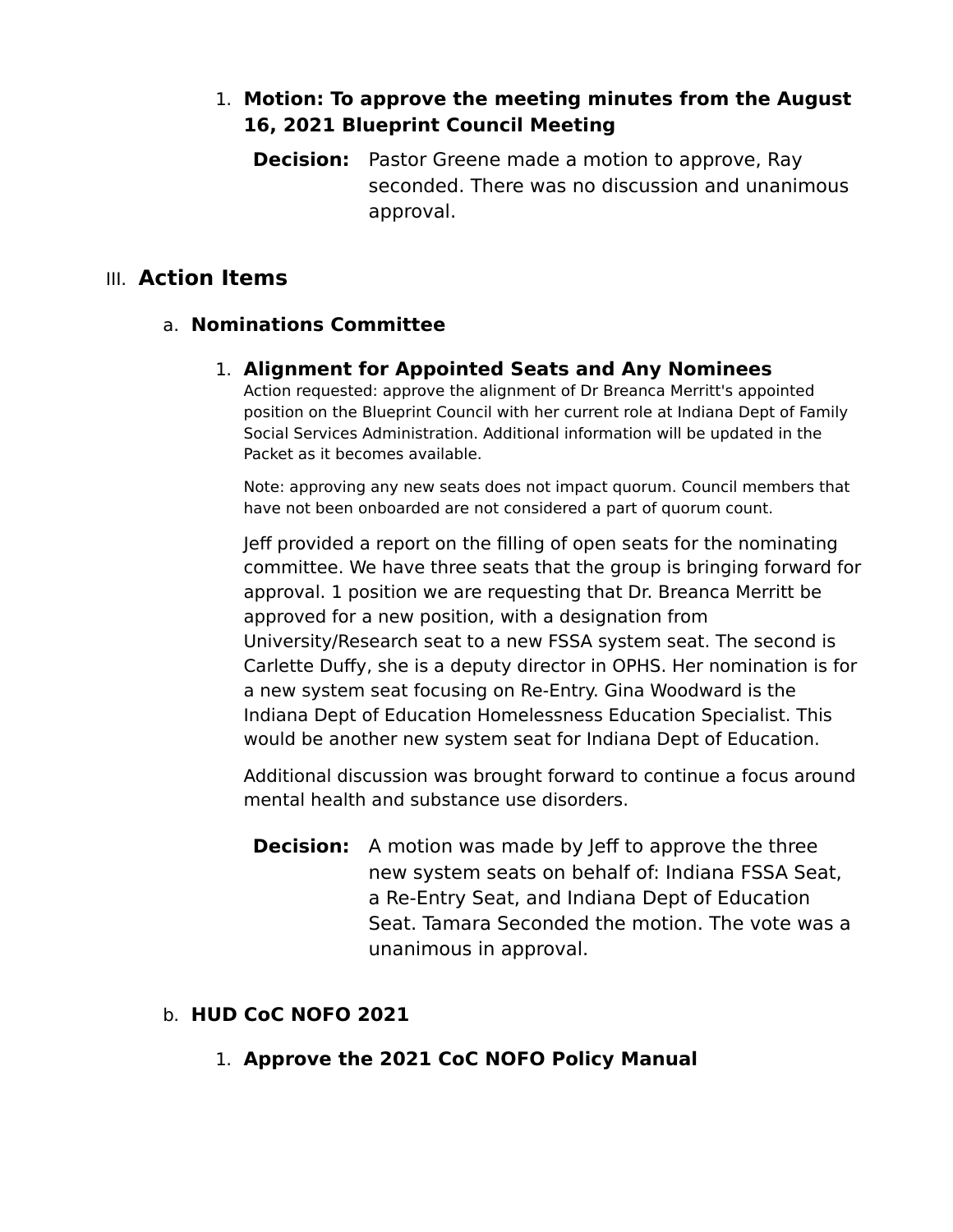**Decision:** Pastor Greene made a motion to approve the policy manual. Dr. Caine seconded. The vote was unanimous in approval.

#### 2. **Approve the 2021 CoC NOFO Ranking**

A ranking document was approved 10/14 by the Non-Conflicted Work Group.

**Decision:** Pastor Greene made a motion to approve the NOFO ranking. It was seconded by... the approval was unanimous.

### IV. **Discussion Item**

a. **Emergency Housing Vouchers and Housing Choice Vouchers** The Discussion Memo for this topic is in the Board Packet.

Discussion on Housing Choice Voucher (HCV) and EHVs using the voucher data dashboard.

IHA has been surging the vouchers because their projection tool had shown the need in 2019, and then their shortfall in 2019 meant they were in a position to swing the pedulum the other way.

Vouchers that are issued 60 days from the end of the year would be eligible to holdover into 2022.

Consider having more than one one-day event. Having them with EHVs and HPVs. Need to reserve additional space and look into staffing capacity/volunteers.

**Task:** Increasing the number of briefings, providing case management to folks in housing search. There are resources for those with EHVs to have support, but not those for HCVs. There will be an EHV briefing for 300 in early November to try and execute a strategy to get folks through the documentation process quickly. This will include the background check being same-day. 11/05/2021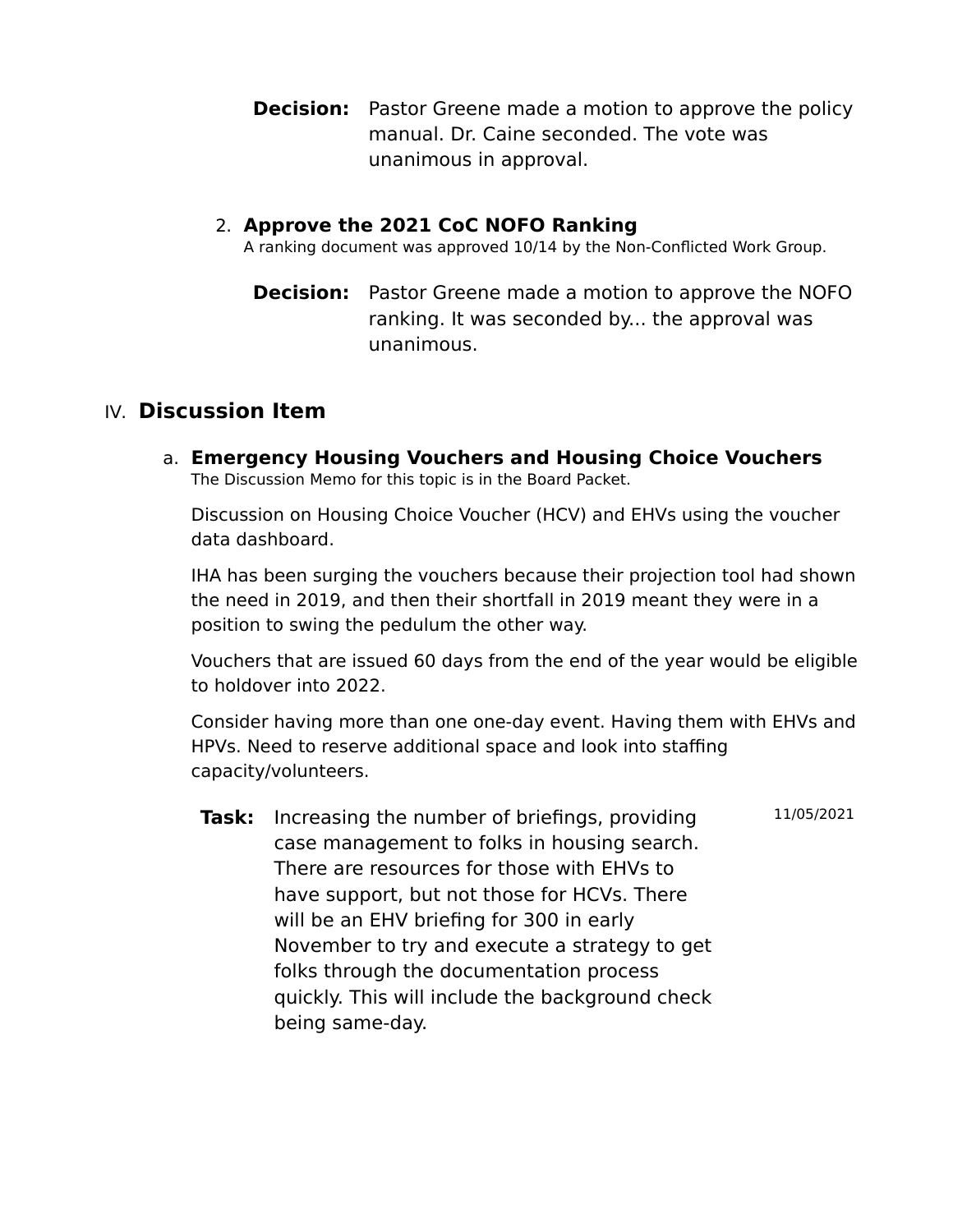- **Task:** Provide a recommendation on how to move forward with referring enough to fulfill the EHVs.
- **Task:** Information the Council would like: understanding on who needs ongoing services. There will be resources to fund services in February. Need to identify steps and actors who can identify services. This should take into consideration the staffing challenges that we have faced throughout the process. Suggestions included: focus groups, meetings with shelter directors/outreach leaders, etc for feedback. Suggestions for staffing also included: peer recovery specialists and recruiting more individuals with lived experience that are seeking income.
- **Task:** Confirm the number we can get into the voucher meeting. 1) Confirming the bridge folks we knew we needed to get to vouchers because those folks were often identified as needing services so we need more time for their transition 2) Confirming the number of people we have in the referral process that need the paperwork done and background check. 3) Identify as close as we can get to 300 after we have those numbers confirmed

### V. **Reports**

Please check your packet for materials related to ESG spend-down and election for next month.

- a. **Emergency Solutions Grant (ESG) Spend-Down Update** Amber Hayes will provide a brief update on spend-down of ESG funding.
- b. **Nominating Committee Elections Procedure** Please see a copy of the procedures in your board packet.

# VI. **New (Other) Business**